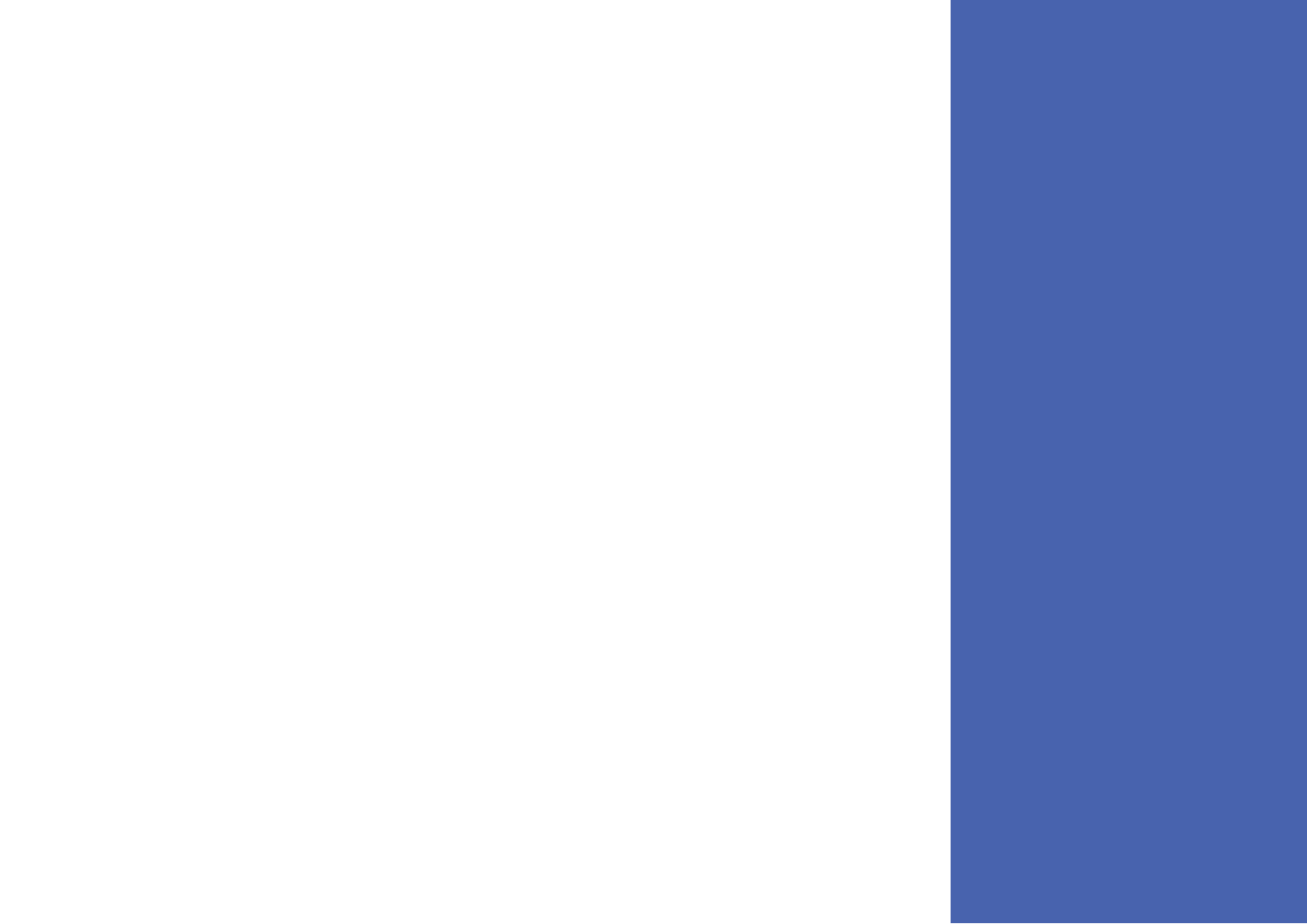Please note: Although there has been considerable disruption in 2020 it is important that you publish details on your website of how you spend the funding this is a legal requirement.

| N.B. In this section you should refer to any adjustments you might have made due to Covid-19 and how these will influence further improvement. |  |
|------------------------------------------------------------------------------------------------------------------------------------------------|--|
|------------------------------------------------------------------------------------------------------------------------------------------------|--|

| Key achievements to date until July 2020:                                                                                                                                                                                                                                            | Areas for further improvement and baseline evidence of need:                                                       |
|--------------------------------------------------------------------------------------------------------------------------------------------------------------------------------------------------------------------------------------------------------------------------------------|--------------------------------------------------------------------------------------------------------------------|
| This year was deeply affected by Covid 19.                                                                                                                                                                                                                                           | Successive lockdowns have limited the opportunities for children to swim and<br>play competitive sport externally. |
| Nevertheless, children have received a rich and varied curriculum of physical<br>education.                                                                                                                                                                                          |                                                                                                                    |
| Children have participated in yoga workshops.                                                                                                                                                                                                                                        |                                                                                                                    |
| Healthy school month was delivered in the summer term with a focus on<br>opportunities to participate in different physical activities.                                                                                                                                              |                                                                                                                    |
| The school has invested in balance bikes for early years and cycle training for<br>older children. The school also promotes sustainable and healthy modes of<br>travel through BoW, SoW Wow (our weekly reward scheme for children to<br>travel to school on foot, bike or scooter). |                                                                                                                    |
| We have invested in new sports equipment and resources to broaden the<br>opportunities for play.                                                                                                                                                                                     |                                                                                                                    |
| Mid-day supervisors have been recruited to guide play and supervise<br>equipment.                                                                                                                                                                                                    |                                                                                                                    |

**LOTTERY FUNDED** 

 $U<sub>other</sub>$ 

Did you carry forward an underspend from 2019-20 academic year into the current academic year? YES Delete as applicable

**If YES you must complete the following section**

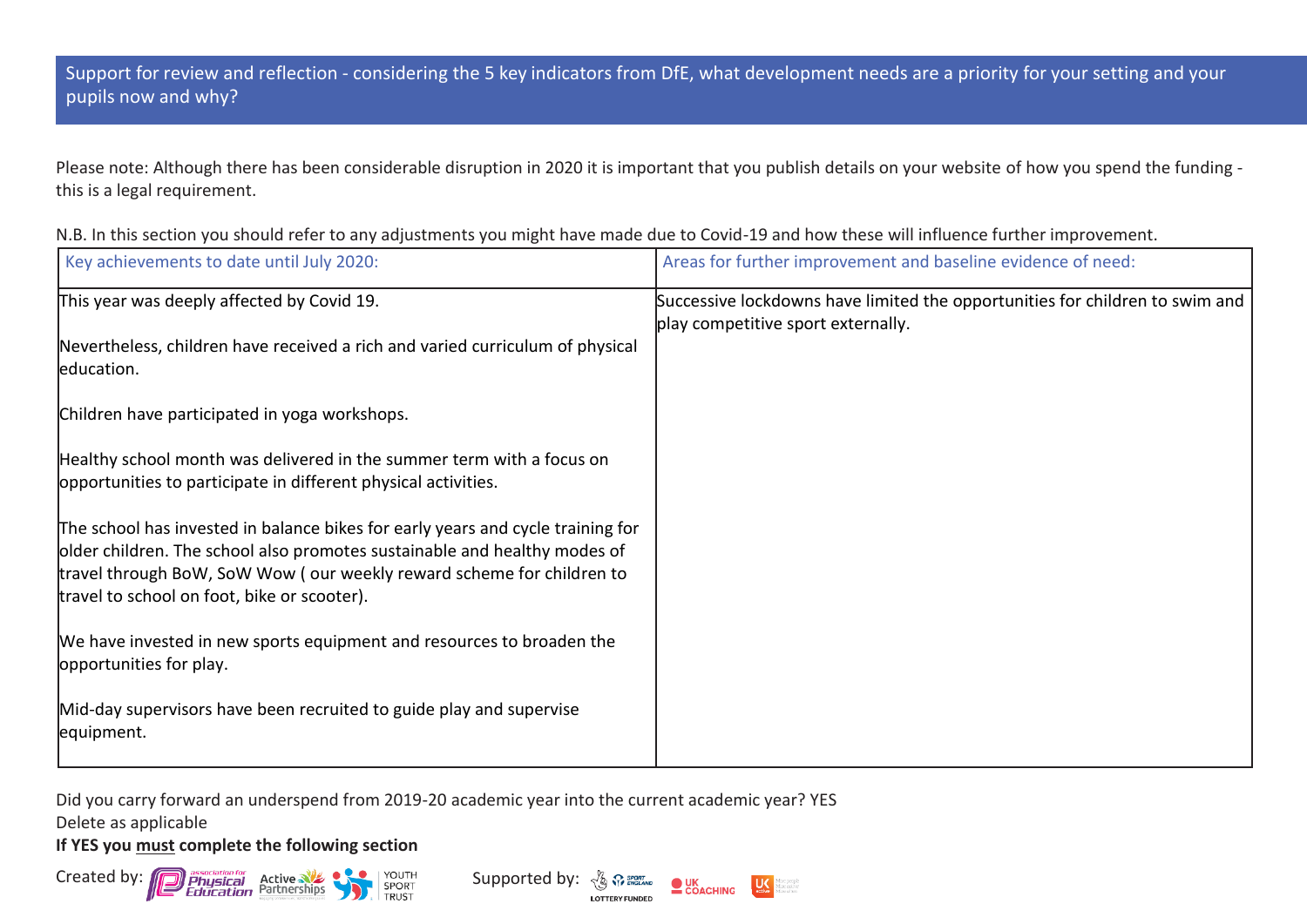If any funding from the academic year 2019/20 has been carried over you MUST complete the following section. Any carried over funding MUST be spent by 31 March 2021.

| Academic Year: September 2020   Total fund carried over: £<br>to March 2021                                                                                                                                 |                                                                                            | <b>Date Updated:</b>             |                                                                                                                                                                                                                 |                                                                                                                                                    |
|-------------------------------------------------------------------------------------------------------------------------------------------------------------------------------------------------------------|--------------------------------------------------------------------------------------------|----------------------------------|-----------------------------------------------------------------------------------------------------------------------------------------------------------------------------------------------------------------|----------------------------------------------------------------------------------------------------------------------------------------------------|
| What Key indicator(s) are you going to focus on?                                                                                                                                                            |                                                                                            |                                  |                                                                                                                                                                                                                 | <b>Total Carry Over Funding:</b><br>£5062.82                                                                                                       |
| Improving the breadth of play and physical activity opportunities<br>Upskilling existing lunchtime supervisors, or recruiting new staff, to initiate coordinated/targetted active play during<br>lunchtimes |                                                                                            |                                  |                                                                                                                                                                                                                 |                                                                                                                                                    |
| Targeting certain children with physical activity opportunities                                                                                                                                             |                                                                                            |                                  |                                                                                                                                                                                                                 |                                                                                                                                                    |
| Intent                                                                                                                                                                                                      | Implementation                                                                             |                                  | Impact                                                                                                                                                                                                          |                                                                                                                                                    |
| Your school focus should be clear<br>how you want to impact on your<br>pupils.                                                                                                                              | Make sure your actions to<br>achieve are linked to your<br>intentions:                     | Carry over funding<br>allocated: | Evidence of impact: How can<br>you measure the impact on<br>your pupils; you may have<br>focussed on the difference<br>that PE, SS & PA have made<br>to pupils re-engagement with<br>school. What has changed?: | Sustainability and suggested<br>next steps and how does this<br>link with the key indicators on<br>which you are focussing this<br>academic year?: |
| Give children a greater range of<br>play experiences                                                                                                                                                        | Purchase<br>play<br>new<br>equipment                                                       | £1500                            | Children using new resources                                                                                                                                                                                    |                                                                                                                                                    |
| Improve quality of constructive<br>playtimes                                                                                                                                                                | Lunchtime employees to<br>have responsibility<br>for<br>active<br>organising<br>engagement | £3000                            | More children involved in<br>constructive active play                                                                                                                                                           |                                                                                                                                                    |
| Tackle<br>inactivity<br>in<br>certain<br>children                                                                                                                                                           | opportunities<br>Targeted<br>will improve engagement<br>in physical activity               | £5000                            | Less sedentary lifestyles                                                                                                                                                                                       |                                                                                                                                                    |





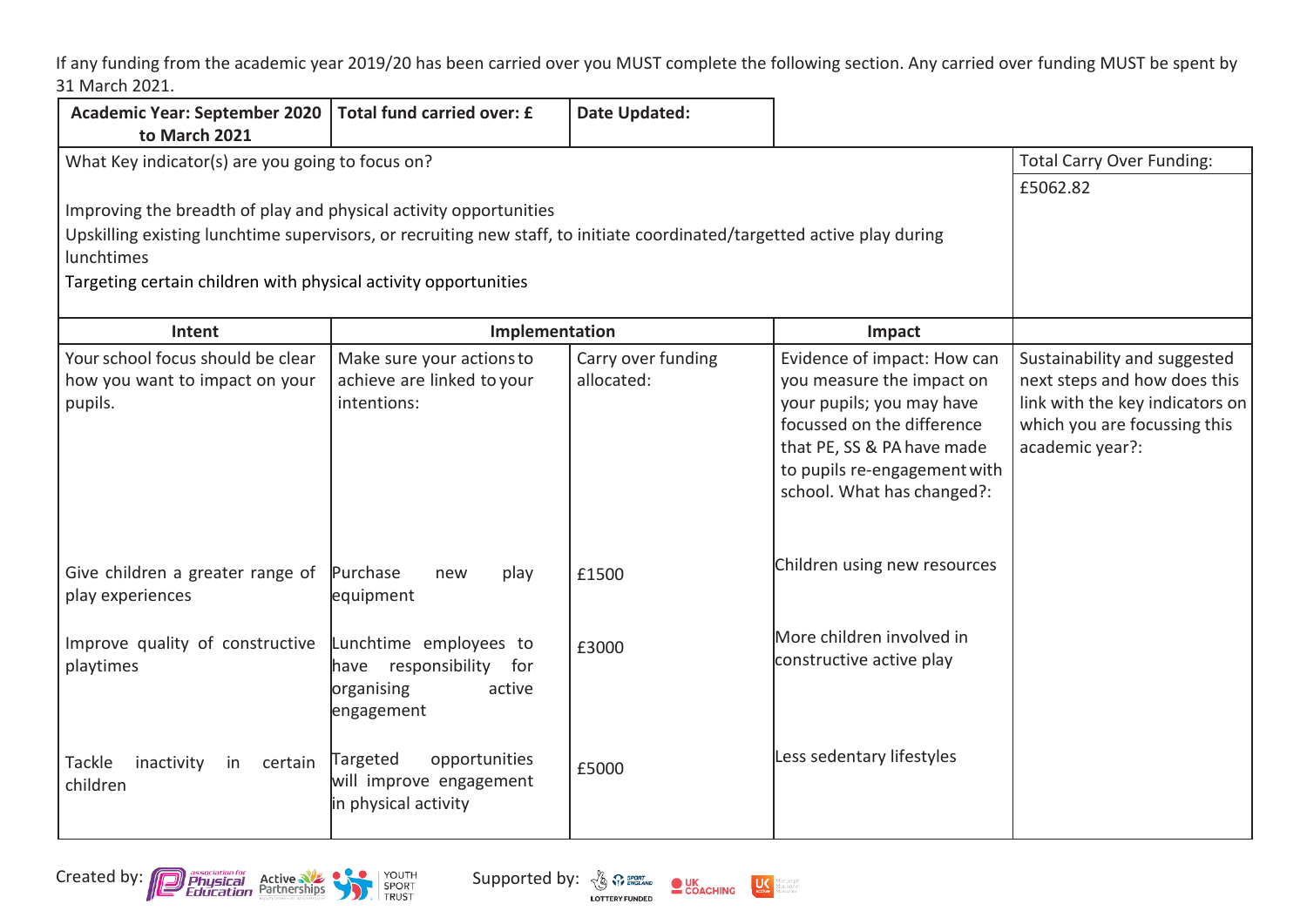| Meeting national curriculum requirements for swimming and water safety.<br>N.B Complete this section to your best ability. For example you might have practised safe self-rescue techniques on<br>dry land.                                                                                               | N/A |
|-----------------------------------------------------------------------------------------------------------------------------------------------------------------------------------------------------------------------------------------------------------------------------------------------------------|-----|
| What percentage of your current Year 6 cohort swim competently, confidently and proficiently over a distance of at<br>least 25 metres?<br><b>N.B.</b> Even though your pupils may swim in another year please report on their attainment on leaving primary school<br>at the end of the summer term 2021. | N/A |
| What percentage of your current Year 6 cohort use a range of strokes effectively [for example, front crawl, backstroke   N/A<br>and breaststroke]?                                                                                                                                                        |     |
| What percentage of your current Year 6 cohort perform safe self-rescue in different water-based situations?                                                                                                                                                                                               | N/A |
| Schools can choose to use the Primary PE and sport premium to provide additional provision for swimming but this<br>must be for activity over and above the national curriculum requirements. Have you used it in this way?                                                                               | N/A |



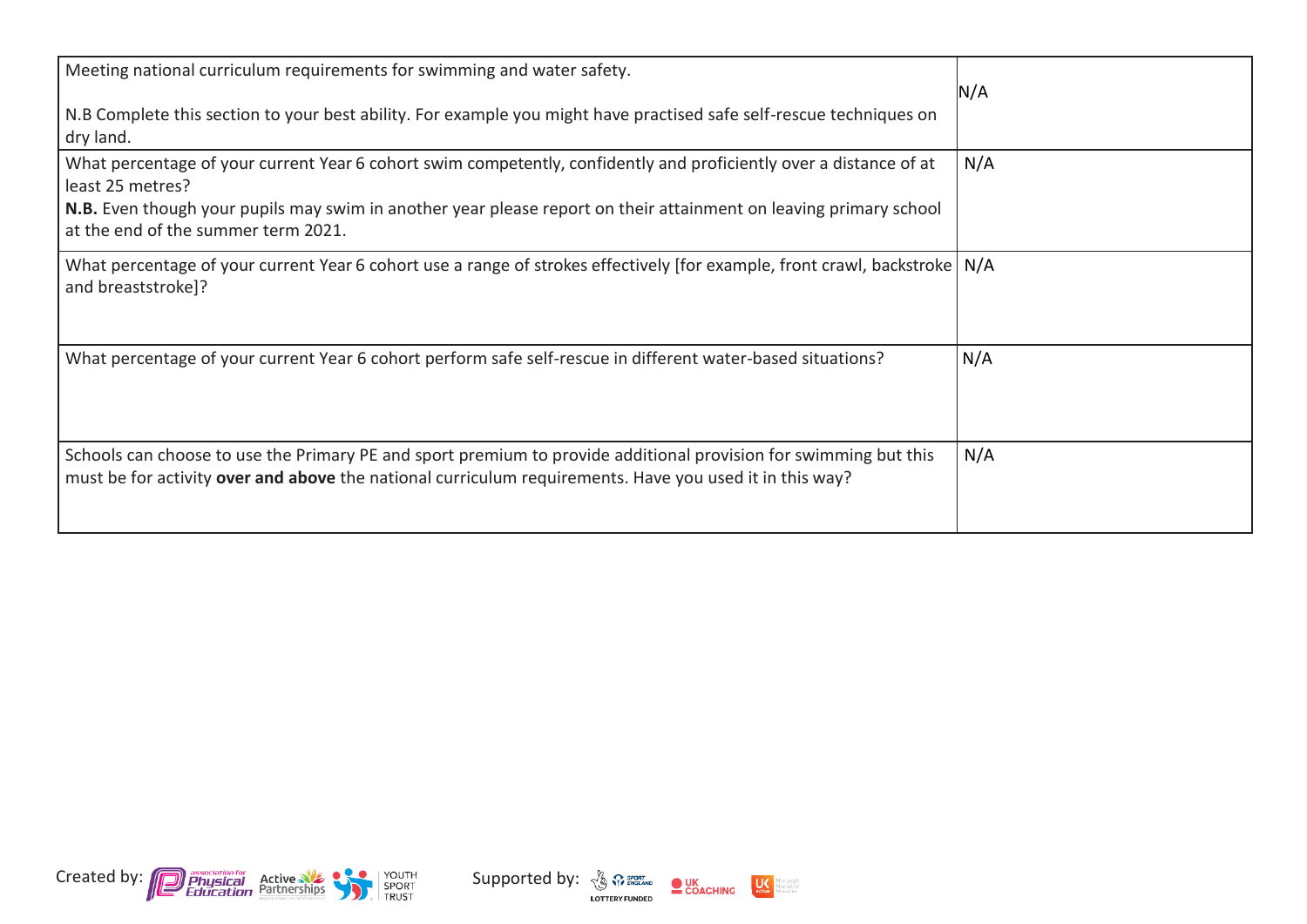| Academic Year: 2020/21                                                                                                                                                  | Total fund allocated: £                                                                                                   | Date Updated:         |                                                                                                      |                                             |
|-------------------------------------------------------------------------------------------------------------------------------------------------------------------------|---------------------------------------------------------------------------------------------------------------------------|-----------------------|------------------------------------------------------------------------------------------------------|---------------------------------------------|
| Key indicator 1: The engagement of all pupils in regular physical activity - Chief Medical Officers guidelines recommend that Percentage of total allocation:           | primary school pupils undertake at least 30 minutes of physical activity a day in school                                  |                       |                                                                                                      | %                                           |
| Intent                                                                                                                                                                  | Implementation                                                                                                            |                       | Impact                                                                                               |                                             |
| Your school focus should be clear<br>what you want the pupils to know<br>and be able to do and about<br>what they need to learn and to<br>consolidate through practice: | Make sure your actions to achieve<br>are linked to your intentions:                                                       | Funding<br>allocated: | Evidence of impact: what do<br>pupils now know and what<br>can they now do? What has<br>changed?:    | Sustainability and suggested<br>next steps: |
| To deliver a broad and varied PE<br>curriculum by well qualified and<br>experienced coaches.                                                                            | Children make good progress in PE<br>and develop skills and knowledge.<br>They engage in a rich and varied<br>lcurriculum |                       | Children develop fitness, a range<br>of skills, progression and an<br>interest in physical activity. |                                             |
| Lunchtime supervisors to guide<br>constructive play.                                                                                                                    | Prompting play opportunities                                                                                              | E915                  | More constructive play during<br>playtimes                                                           |                                             |
| Promotion of schemes to travel to<br>school under own steam                                                                                                             | Sign up to BoW SoW WoW reward<br>lscheme                                                                                  |                       | Less vehicle travel                                                                                  |                                             |





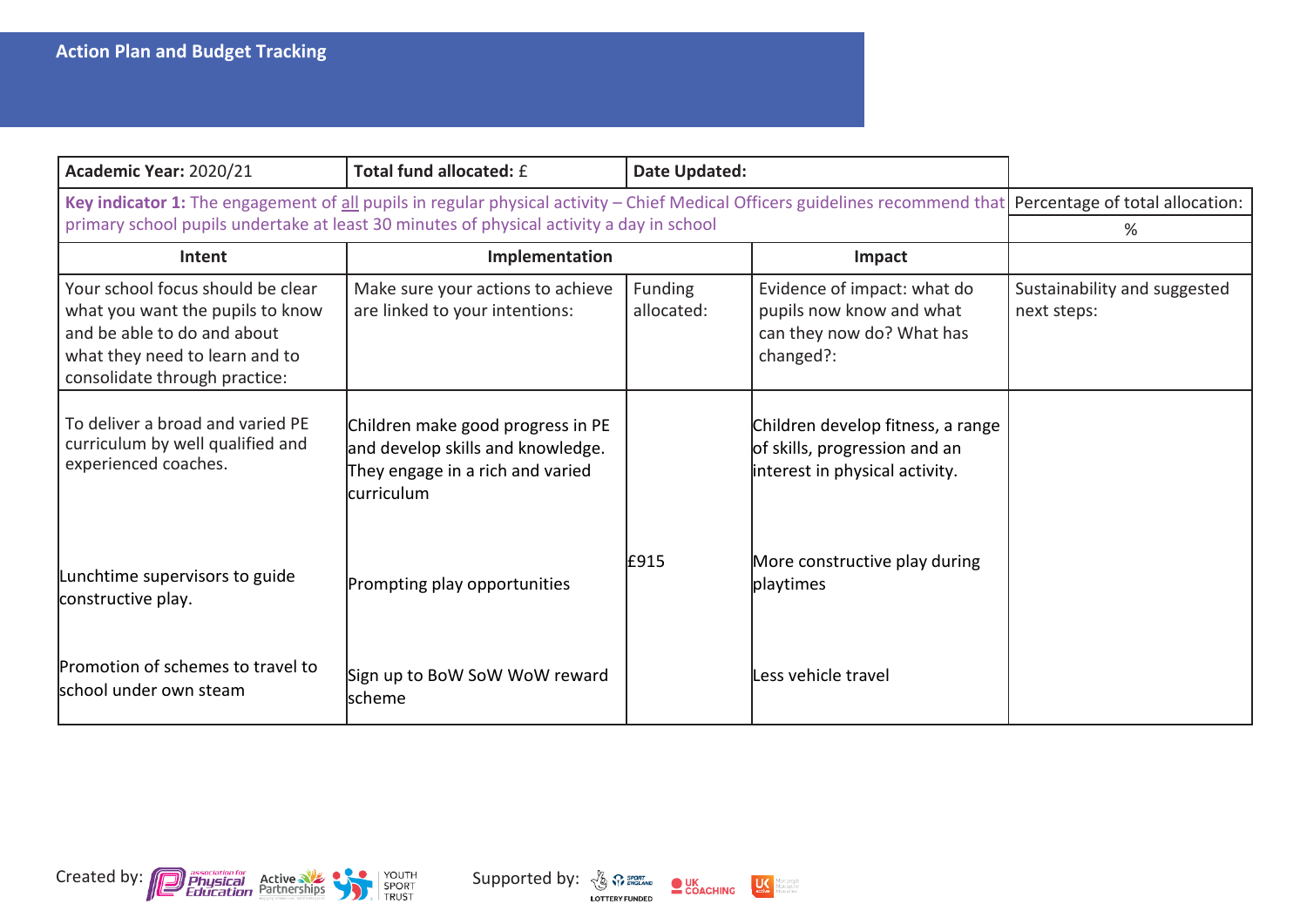| Key indicator 2: The profile of PESSPA being raised across the school as a tool for whole school improvement                                                            |                                                                                                                                                                                                                                             |                       |                                                                                                   | Percentage of total allocation:                                                                                                                         |
|-------------------------------------------------------------------------------------------------------------------------------------------------------------------------|---------------------------------------------------------------------------------------------------------------------------------------------------------------------------------------------------------------------------------------------|-----------------------|---------------------------------------------------------------------------------------------------|---------------------------------------------------------------------------------------------------------------------------------------------------------|
|                                                                                                                                                                         |                                                                                                                                                                                                                                             |                       |                                                                                                   | %                                                                                                                                                       |
| Intent                                                                                                                                                                  | Implementation                                                                                                                                                                                                                              |                       | Impact                                                                                            |                                                                                                                                                         |
| Your school focus should be clear<br>what you want the pupils to know<br>and be able to do and about<br>what they need to learn and to<br>consolidate through practice: | Make sure your actions to achieve<br>are linked to your intentions:                                                                                                                                                                         | Funding<br>allocated: | Evidence of impact: what do<br>pupils now know and what<br>can they now do? What has<br>changed?: | Sustainability and suggested<br>next steps:                                                                                                             |
| To imbed sporting ethos and values<br>across the whole school and to<br>improve the perception of physical<br>activity amongst children and<br>parents.                 | To ensure that there is a varied and  N/A<br>wide range of children chosen for<br>teams across all sports. Sports<br>development through coaching to<br>improve the performance of a wider<br>group of pupils in competitive<br>situations. |                       |                                                                                                   | To imbed sporting ethos and<br>values across the whole school<br>and to improve the perception<br>of physical activity amongst<br>children and parents. |





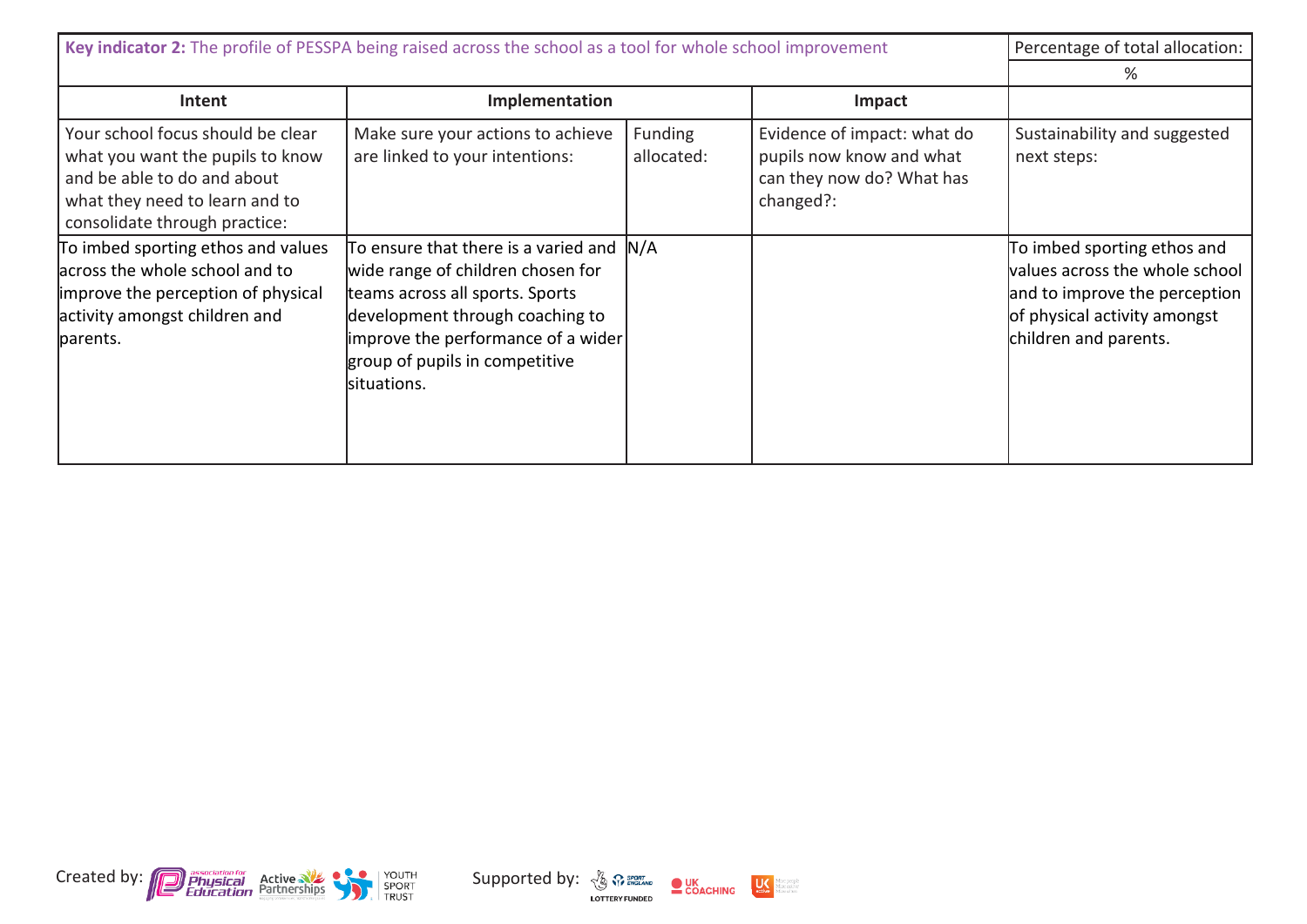| Key indicator 3: Increased confidence, knowledge and skills of all staff in teaching PE and sport                                                                       |                                                                              |                       |                                                                                                                 | Percentage of total allocation:                                                                                                             |
|-------------------------------------------------------------------------------------------------------------------------------------------------------------------------|------------------------------------------------------------------------------|-----------------------|-----------------------------------------------------------------------------------------------------------------|---------------------------------------------------------------------------------------------------------------------------------------------|
| Intent                                                                                                                                                                  | Implementation                                                               |                       | Impact                                                                                                          | ℅                                                                                                                                           |
| Your school focus should be clear<br>what you want the pupils to know<br>and be able to do and about<br>what they need to learn and to<br>consolidate through practice: | Make sure your actions to<br>achieve are linked to your<br>intentions:       | Funding<br>allocated: | Evidence of impact: what do<br>pupils now know and what<br>can they now do? What has<br>changed?:               | Sustainability and suggested<br>next steps:                                                                                                 |
| PE Lead enrolled in Haringey PE CPD<br>programme.                                                                                                                       | Enrolment in CPD programme and 1350<br>attended core training days.          |                       | Greater understanding of the<br>scope of the PE lead role and the<br>opportunities available in the<br>borough. | The SL is allocated regular staff<br>meeting times to ensure all<br>staff are kept up to date with<br>developments.                         |
|                                                                                                                                                                         | Cover for SL and other teachers to E651<br>attend PE training opportunities. |                       | Staff will develop new skills,<br>subject knowledge and increased<br>confidence in teaching PE.                 | Better skilled and more<br>confident workforce for<br>teaching PE. Staff to<br>disseminate learning with<br>other staff at shared meetings. |





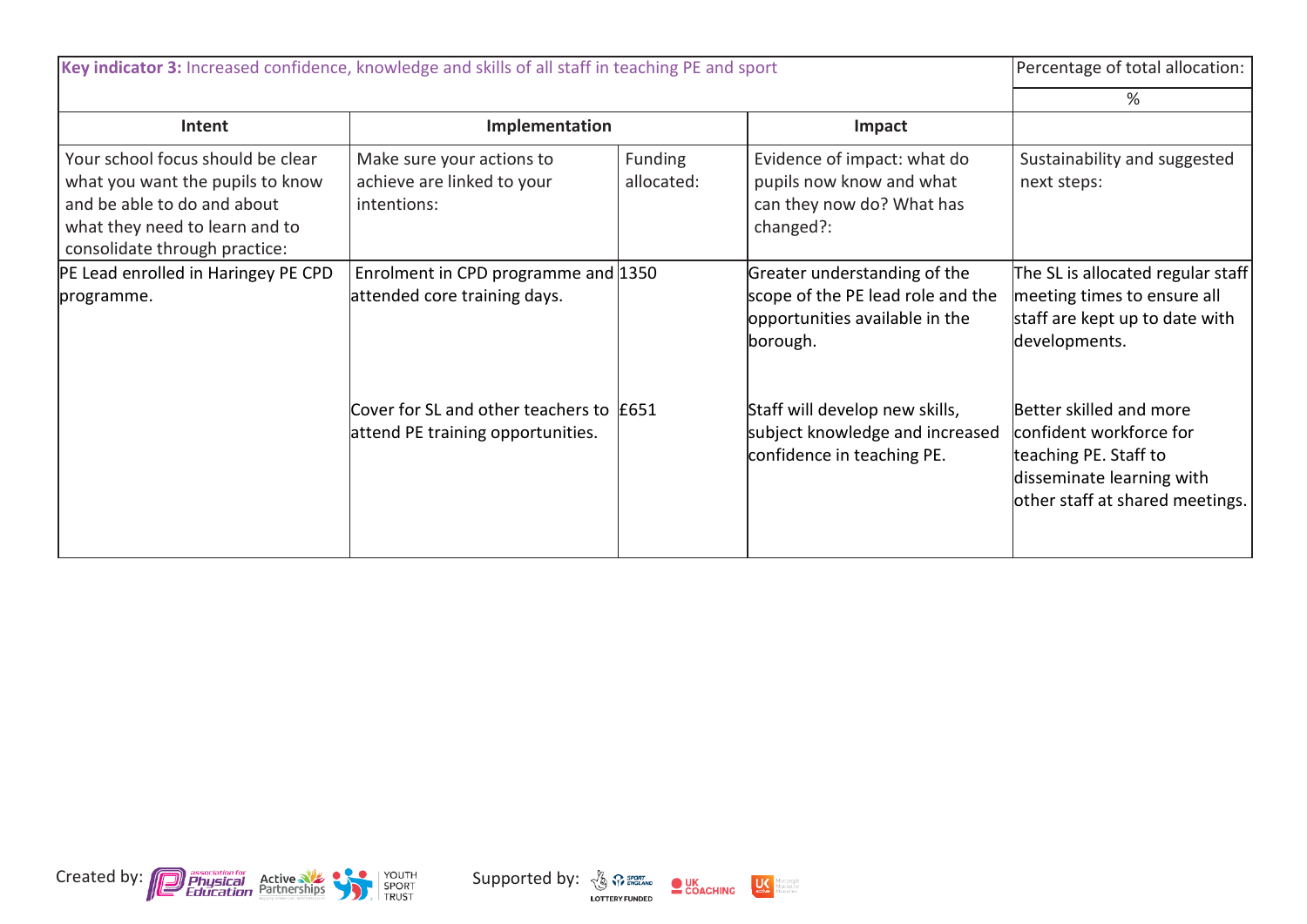| Key indicator 4: Broader experience of a range of sports and activities offered to all pupils                                                                           |                                                                                        |                              |                                                                                                                                                             | Percentage of total allocation:             |
|-------------------------------------------------------------------------------------------------------------------------------------------------------------------------|----------------------------------------------------------------------------------------|------------------------------|-------------------------------------------------------------------------------------------------------------------------------------------------------------|---------------------------------------------|
|                                                                                                                                                                         |                                                                                        |                              |                                                                                                                                                             | %                                           |
| Intent                                                                                                                                                                  | Implementation                                                                         |                              | Impact                                                                                                                                                      |                                             |
| Your school focus should be clear<br>what you want the pupils to know<br>and be able to do and about<br>what they need to learn and to<br>consolidate through practice: | Make sure your actions to<br>achieve are linked to your<br>intentions:                 | <b>Funding</b><br>allocated: | Evidence of impact: what do<br>pupils now know and what<br>can they now do? What has<br>changed?:                                                           | Sustainability and suggested<br>next steps: |
| Sports and play equipment purchased Key staff will oversee use of new<br>to support engagement in a range of<br>activities for infants and early years.                 | resources and its storage.                                                             | £16,655                      | Children can be seen using new<br>equipment and challenging<br>themselves to use new resources.                                                             |                                             |
| To deliver workshops on a wide range<br>of physical activity and healthy living<br>outcomes to all children.                                                            | Healthy living month took place in E5245<br>July. Smoothie bike workshops<br>delivered | £1700                        | Enjoyment of new activities and<br>greater understanding of healthy<br>lifestyle                                                                            |                                             |
| Children with low fitness levels or<br>weight issues or mental health issue<br>identified for additional interventions. in yoga workshop                                | Targeted children have taken part                                                      | £980                         | Children have learnt movement<br>control, exercise particular muscle linstruction<br>groups and benefitted from<br>relaxation and greater<br>concentration. | Train teachers in basic yoga                |